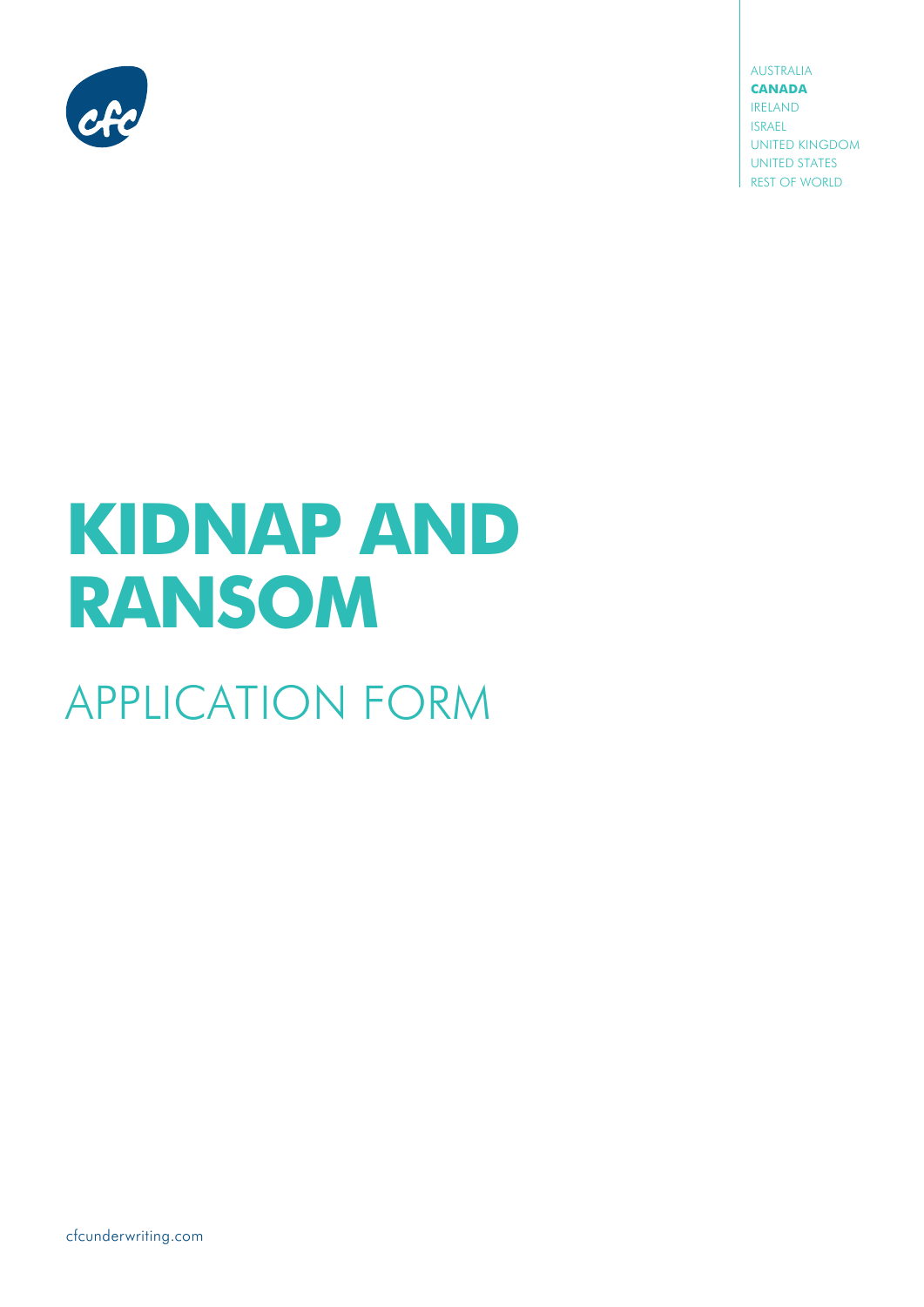

# **KIDNAP AND RANSOM**

## **APPLICATION FORM**

#### **INTRODUCTION**

The purpose of this application form is for us to find out who you are and to obtain information relevant to the cover provided by the Kidnap and Ransom policy. Completion of this application form does not oblige either party to enter into a contract of insurance.

Insurance is a contract of utmost good faith. This means that the information you provide in this application form must be complete, accurate and not misleading. It also means that you must tell us about all facts and matters which may be relevant to our consideration of your application for insurance. Any failure by you in this regard may entitle us to treat this insurance as if it never existed. If a contract of insurance is agreed between you and us this application form will form the basis of the contract.

#### HOW TO COMPLETE THIS FORM

Whoever fills out the form must be a principal, director or partner of the applicant company and should make all the necessary inquiries of their fellow senior management, employees and persons responsible for arranging the insurance to enable all the questions to be answered.

If you require any extra space to complete the answers to questions contained within this application form please continue your response in the Additional Information section at the back of the form. Once you have completed the form please return it directly to your insurance broker.

#### SECTION 1: COMPANY DETAILS

1.1 Please provide the following details:

| Insured company:       |          |  |
|------------------------|----------|--|
| Address:               |          |  |
| Postal code:           |          |  |
| Year of establishment: | Website: |  |

#### 1.2 Please describe below the nature of your business activities:



1.3 Please state the following in respect of the next financial year:

a) Estimated total assets:

b) Estimated revenue:

1.4 Please state the number of employees:

\$ \$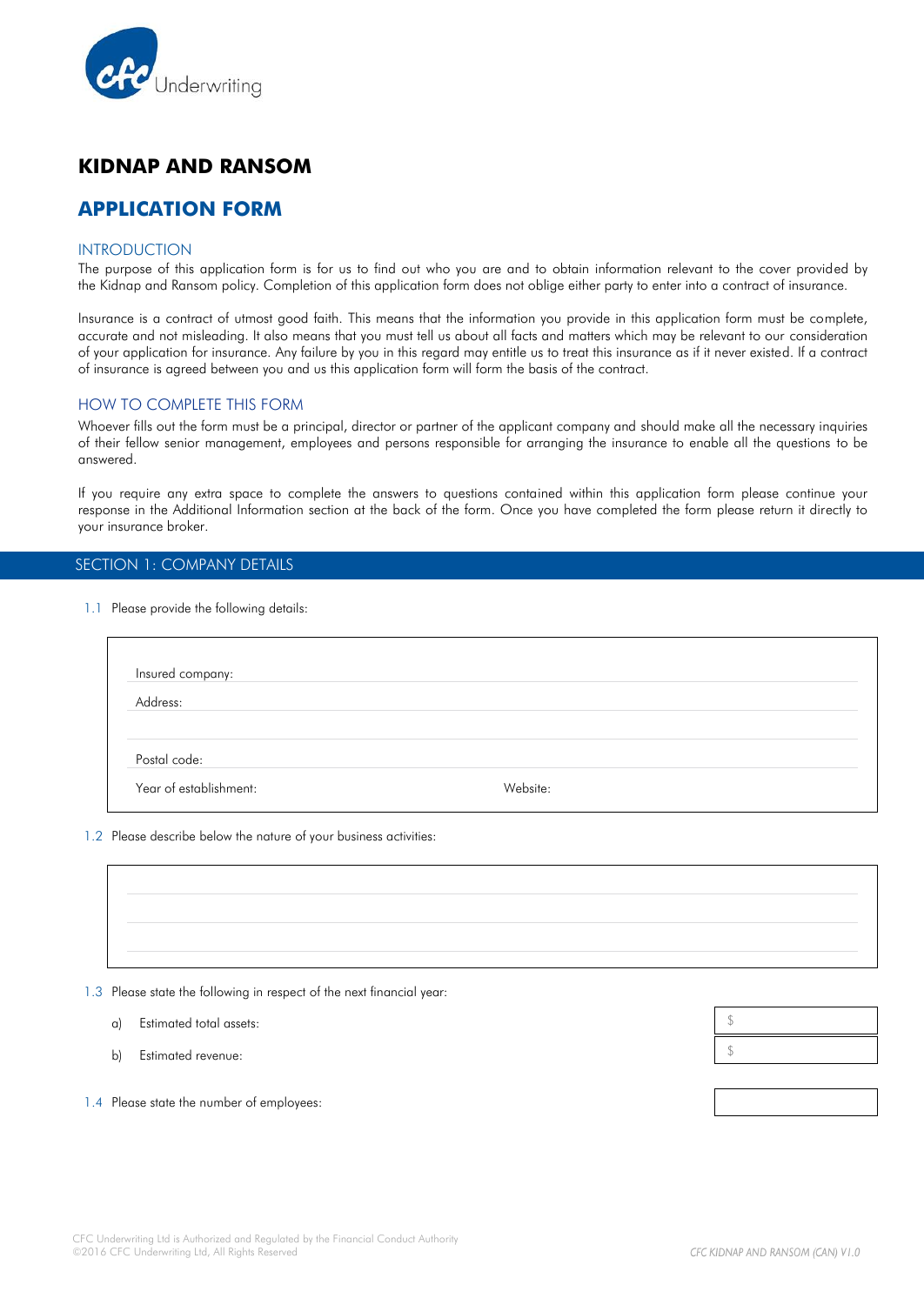

#### 1.5 Please state whether all employees will be covered by this policy. No was not well as No Yes No No No No

If 'no', please provide details of who will be covered by this policy and, continue on the ADDITIONAL INFORMATION page if necessary:

1.6 Please state all the territories where employees to be covered by this policy are based:

| Location | Total number of employees | Total number of employees who<br>are expatriates | Total number of employees who<br>are local nationals |
|----------|---------------------------|--------------------------------------------------|------------------------------------------------------|
|          |                           |                                                  |                                                      |
|          |                           |                                                  |                                                      |
|          |                           |                                                  |                                                      |
|          |                           |                                                  |                                                      |

#### SECTION 2: BUSINESS TRAVEL

2.1 Is any business travel planned in the next 12 months? No example 2.1 In the set of the No example 2.1 In No

If 'yes', please provide details of the countries that will be travelled to. If 'no' please provide details of the business travel history for the previous 12 months and continue on the ADDITIONAL INFORMATION page if necessary:

2.2 Do you have any special security measures in place for high risk territories? Yes Note 1, Note 1, Note 1, No

If 'yes', please provide details and continue on the ADDITIONAL INFORMATION page if necessary:

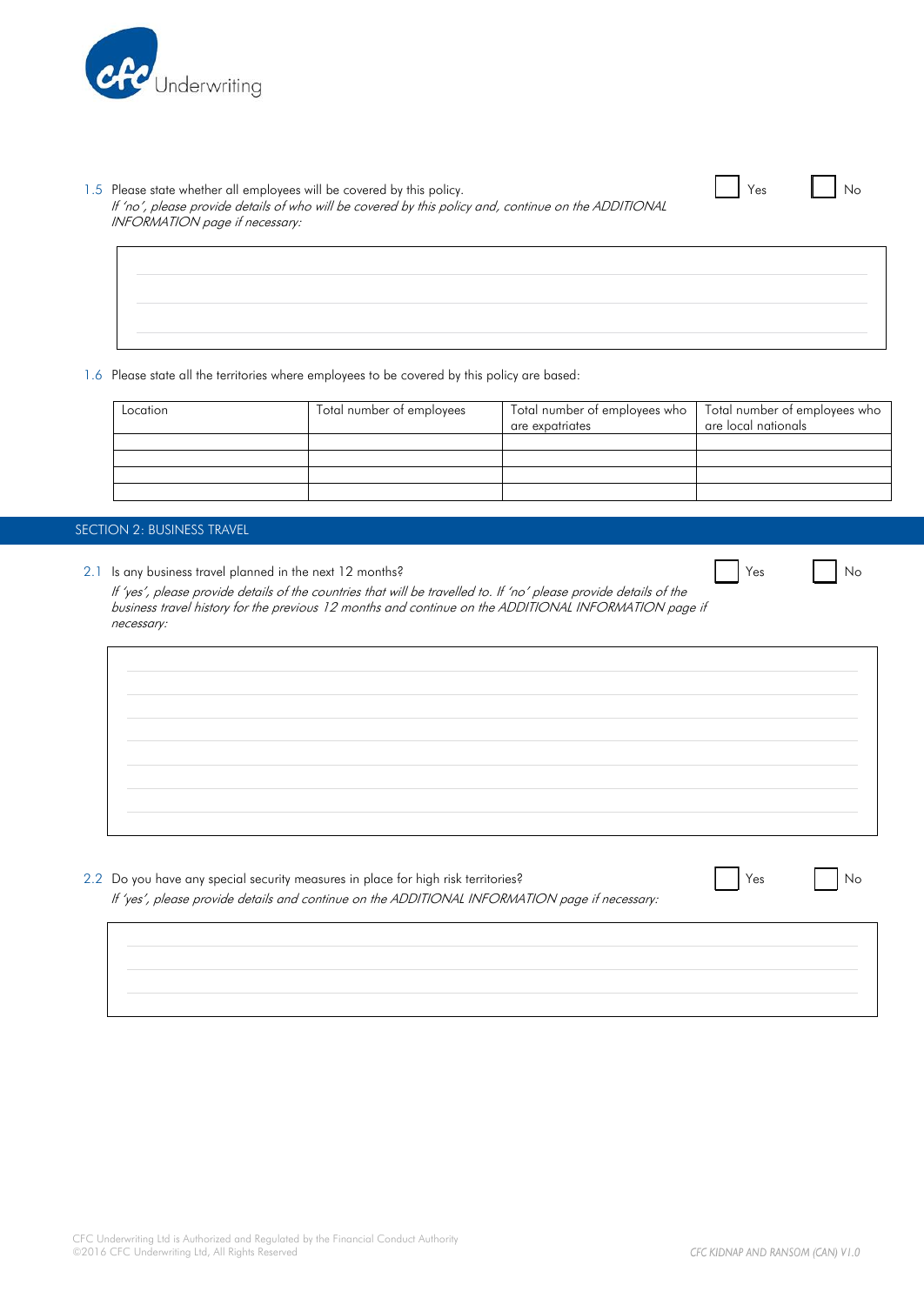

#### SECTION 3: INSURANCE REQUIREMENTS

#### 3.1 Please provide details of the cover you require for Kidnap and Ransom insurance:

| Limit: | Start date: |
|--------|-------------|
|        |             |

3.2 Please indicate if you are interested in the following extension covers:

| $\alpha$     | Assault                               | Yes | No |
|--------------|---------------------------------------|-----|----|
| $\mathsf{b}$ | Child abduction                       | Yes | No |
| $\mathsf{C}$ | Express kidnap                        | Yes | No |
| $\mathsf{d}$ | <b>Business interruption</b>          | Yes | No |
| $\epsilon$   | Cyber extortion business interruption | Yes | No |
| f)           | Threat                                | Yes | No |
| g)           | Stalking threat                       | Yes | No |

#### SECTION 4: CLAIMS EXPERIENCE AND INSURANCE HISTORY

#### AFTER FULL ENQUIRY:

- a) have you ever been declined, had cancelled, or have been refused renewal for kidnap and ransom insurance, or
- b) are you aware of any circumstances which may give rise to a claim under this policy, or
- c) have any directors or officers of the companies to be insured, or the companies themselves, been found guilty of any criminal, dishonest or fraudulent activity, or
- d) have any kidnap and ransom events occurred to any companies to be insured within the last 5 years?

With reference to questions a), b), c) and d) above:  $\Box$  Yes  $\Box$  No

If the answer to the above is yes then please attach full details including an explanation of the background of events, the maximum amount involved or claimed, the status of the claims or circumstances and any reserves or payments made by you or by insurers, and the dates of all developments and payments.

#### SECTION 5: DECLARATIONS

- I declare that AFTER FULL ENQUIRY the information provided in this application form is true and complete and that I have not mis-stated or suppressed any material fact.
- I undertake to inform underwriters of any material alteration to these facts occurring before the inception of the Policy.

| Signed:        | Full name: |       |              |
|----------------|------------|-------|--------------|
| Position held: |            | Date: | DD / MM / YY |